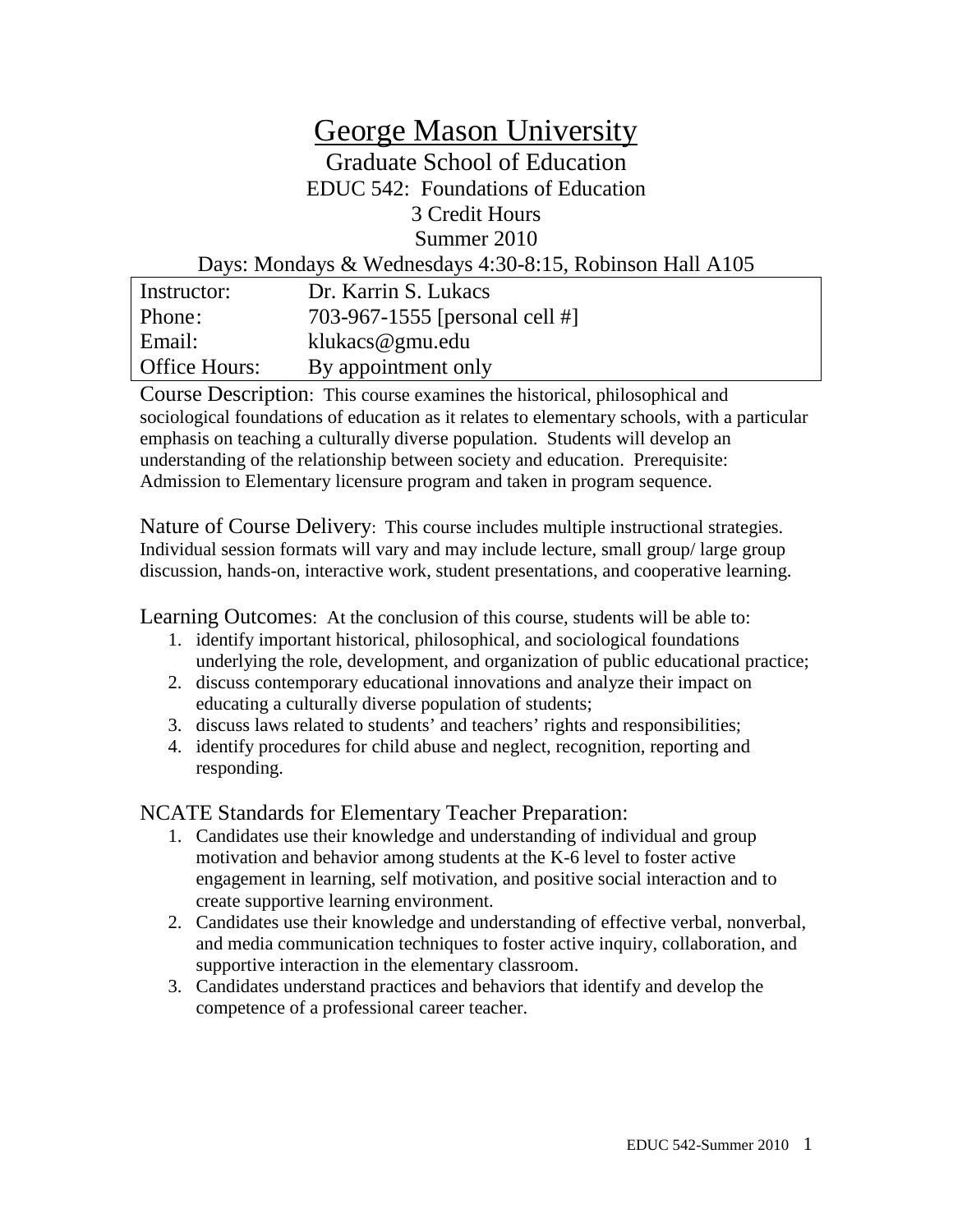## State of Virginia's Technology Standards for Instructional Personnel:

A. Instructional personnel shall be able to demonstrate effective use of a computer system and utilize computer software.

B. Instructional personnel shall be able to apply knowledge of terms associated with educational computing and technology.

C. Instructional personnel shall be able to apply computer productivity tools for professional use.

D .Instructional personnel shall be able to use electronic technologies to access and exchange information.

### Readings and Materials:

- 1. Dewey, J. (1938/1997). *Experience and education.* Touchstone/Simon & Schuster: New York. ISBN 978-0-684-83828-1
- 2. Kozol, J. (1991). *Savage inequalities: Children in America's schools.* New York: Harper Perennial. ISBN 978-0-060-97499-2
- 3. Sheets, R.H. (2004). *Diversity pedagogy: Examining the role of culture in the teaching-learning process.* Boston: Allyn-Bacon. ISBN 978-0-205-40555-8
- 4. Spring, J. (2008). *American education* (13<sup>th</sup> ed.). New York: McGraw Hill. ISBN 978-0-07-337868-8

## Suggested Readings:

- Freire, P. (2000). *Pedagogy of the Oppressed (30th Anniversary Ed.)*. Continuum International Publishing Group: New York.
- Howard, G. (1999). *We can't teach what we don't know: White teachers, multiracial schools.* New York: Teachers College Press.
- Ladson-Billings, G. (1994). *The Dreamkeepers: Successful teachers of African American children*. San Francisco: Jossey-Bass.

Tanner, L. N. (1997). *Dewey's laboratory school: Lessons for today*. New York: Teachers College Press.

### Course Requirements:

- 1. Class Participation: In order to take full advantage of our in-class discussions and to exercise the dispositions of an effective educator, teacher candidates must be present and engaged. In addition, repeated tardies and/or absences will result in a deduction in the candidate's class participation grade as well as a mandatory conference with the instructor. Assigned readings should be completed prior to the beginning of class.
- 2. Online Journal: Candidates will respond to three prompts related to class topics through the use of Blackboard's online journal which can be accessed at [http://blackboard.gmu.edu](http://blackboard.gmu.edu/) under "Discussions." Please note: Entries are visible only to the instructor.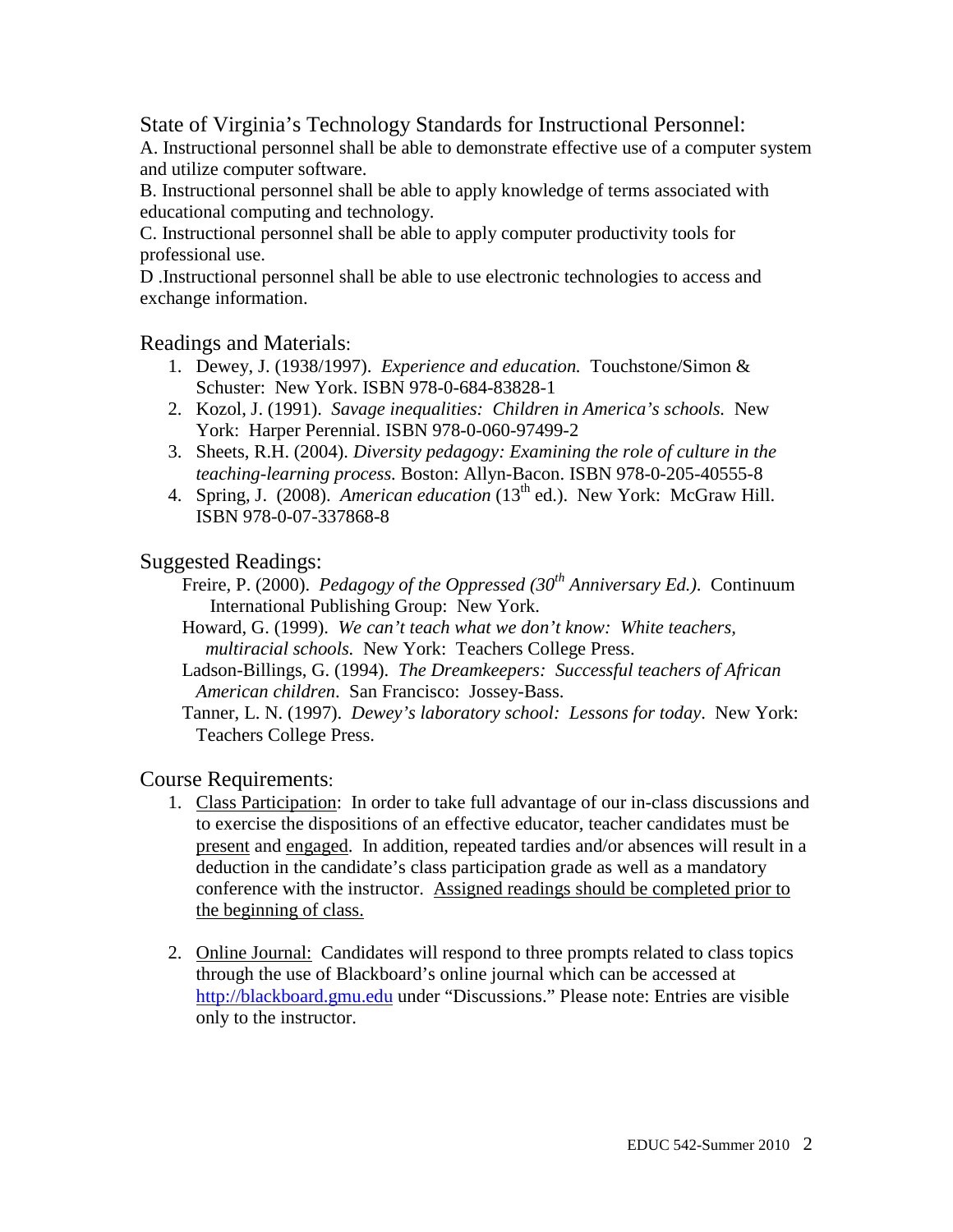- 3. Law Presentation (2 page maximum): In small groups, candidates will provide information, via a PowerPoint presentation and a handout, on current laws that have an impact on education. Laws may include copyright laws, privacy issue, protection of students on the Internet, religion, least restrictive environment, sexual harassment, violence in schools, and child abuse. Candidates will research the current law and present different interpretations of the law and its influence on education. Visual charts and graphics may be used to help clarify concepts.
- 3. A Schooling Comparison (5 page maximum): In order to better understand schooling inequities, candidates will compare their schooling to a school district described in Kozol's book as well as to a local school district (i.e., Arlington, Fairfax, Prince William, or Loudoun). Specifically, candidates will research their former school district, create a comparative diagram that presents the statistics of the school districts, and write a summary.
- 4. **PBA Reflective Practitioner** (10 page maximum): In order to become reflective practitioners for a multicultural classroom, candidates must reflect on a variety of professional issues that teachers confront in their day-to-day teaching as well as the broader educational and social context which affects the work of the public school teacher. To this end, the candidates will analyze a current innovation around race and culture, gender equity, special education, social class, or language diversity. They will then relate it to historical and sociological trends/perspectives as well as to their own experiences.
- 6. Educational Philosophy (no page limit): Being aware of their personal philosophical approach to education will benefit students as they develop an understanding about teaching styles and beliefs. Students will write a paper describing how course readings and other literature influence their educational philosophy. To identify their philosophy, students should use information from their readings, class discussions, and experiences. The philosophy should include information regarding the goals of education, role of students, role of teachers, teaching methods, and assessing student learning. Exemplary papers will also include a discussion of historical influences, the use of technology, and classroom organization and management. Submit electronically by 11:59PM on due date.

## Grading Policies:

The final grade for this course will be based on the instructor's evaluation of the teacher candidate's achievement and progress. Each will be rated according to a rubric indicating the following general rating scale or according to an attached rubric for specific assignments:

| $\overline{4}$ |     | Work meets all basic requirements; demonstrates attention to course    |
|----------------|-----|------------------------------------------------------------------------|
|                |     | materials, activities, and performance criteria at an exemplary level. |
|                |     | Work meets all basic requirements; demonstrates attention to course    |
|                |     | materials, activities, and performance criteria at a competent level.  |
| 2              | $=$ | Work partially meets basic requirements and performance criteria.      |
|                | $=$ | Work meets basic requirements and performance criteria at a minimal    |
|                |     | level.                                                                 |
|                |     | Work does not meet basic requirements or performance criteria.         |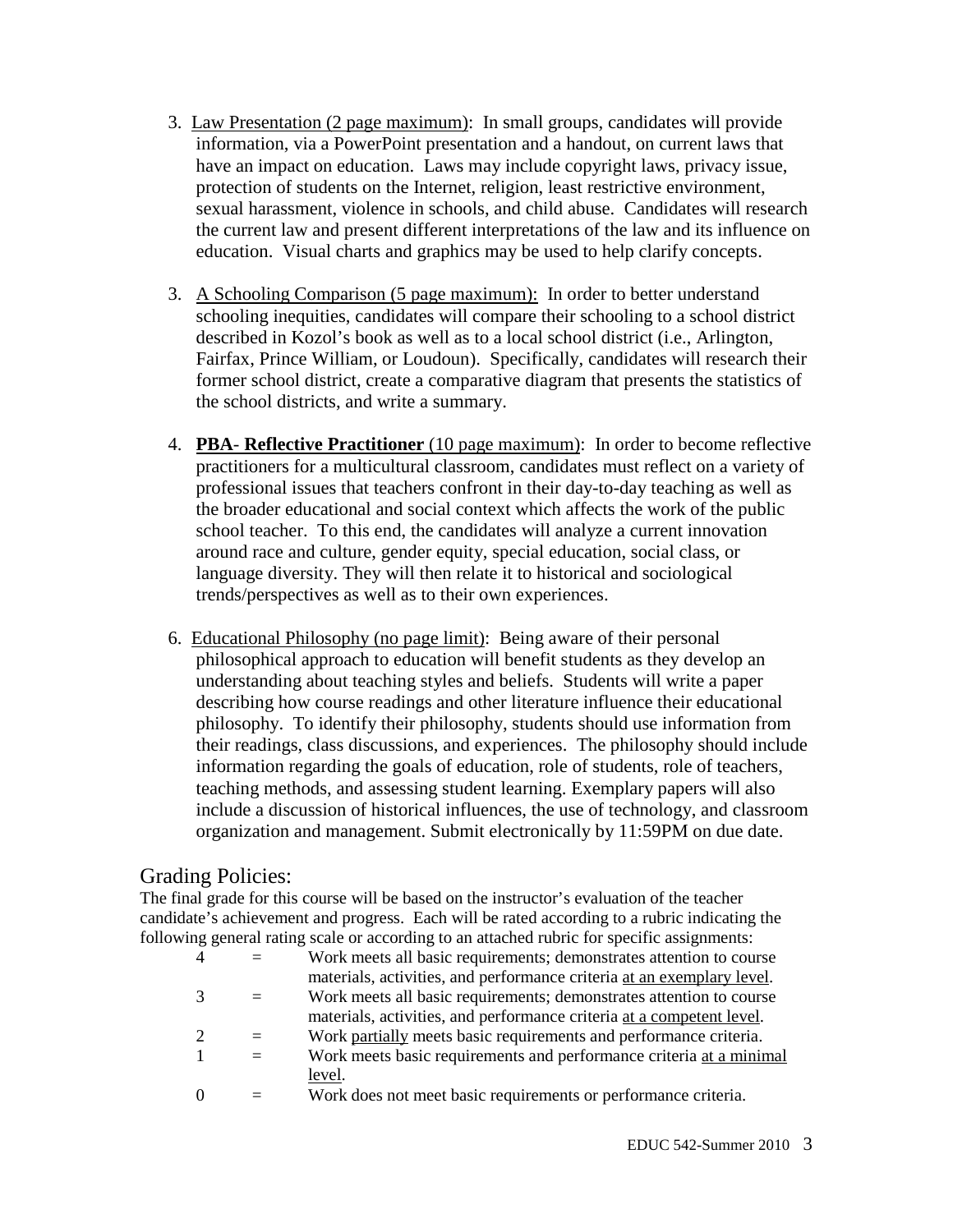The performance ratings for each assignment/requirement will be averaged, and the final grade will be assessed according to the following four-point grade scale:

| $3.76 - 4.0$  | $=$ | A         |
|---------------|-----|-----------|
| $3.5 - 3.75$  | $=$ | $A -$     |
| $3.3 - 3.49$  | $=$ | $B+$      |
| $2.76 - 3.29$ | $=$ | B.        |
| $2.5 - 2.75$  | $=$ | $C_{\pm}$ |
| $1.6 - 2.49$  | $=$ | C         |
| $1.1 - 1.5$   | $=$ | D         |
| $0 - 1.0$     | $=$ | F         |
|               |     |           |

*Note: A course grade less than B requires that you retake the course.*

### University, GSE, and Elementary Program Policies:

Cell Phones. The university has a policy that requests that students turn off pagers and cell phones before class begins. One cell phone will remain on in class that is registered with the Mason Alert System. Visit [https://alert.gmu.edu](https://alert.gmu.edu/), to find out more about Mason's alert system for GMU emergencies.

#### The Graduate School of Education (GSE) expects that all students abide by the following:

Students are expected to exhibit professional behavior and dispositions. See gse.gmu.edu for a listing of these dispositions.

Students must follow the guidelines of the University Honor Code. See [http://www.gmu.edu/catalog/apolicies/#TOC\\_H12](http://www.gmu.edu/catalog/apolicies/#TOC_H12) for the full honor code. Honor Code. To promote a stronger sense of mutual responsibility, respect, trust, and fairness among all members of the University community and with the desire for greater academic and personal integrity, GMU has set forth a code of honor that includes policies on cheating, attempted cheating, lack of class participation in group work, plagiarism, lying and stealing (see link above). The Elementary Program abides by these policies and takes them seriously.

Students must agree to abide by the university policy for Responsible Use of Computing. See [http://mail.gmu.edu](http://mail.gmu.edu/) and click on Responsible Use of Computing at the bottom of the screen.

Students with disabilities who seek accommodations in a course must be registered with the GMU Disability Resource Center (DRC) and inform the instructor, in writing, at the beginning of the semester. See [www.gmu.edu/student/drc](http://www.gmu.edu/student/drc) or call 703-993-2474 to access the DRC.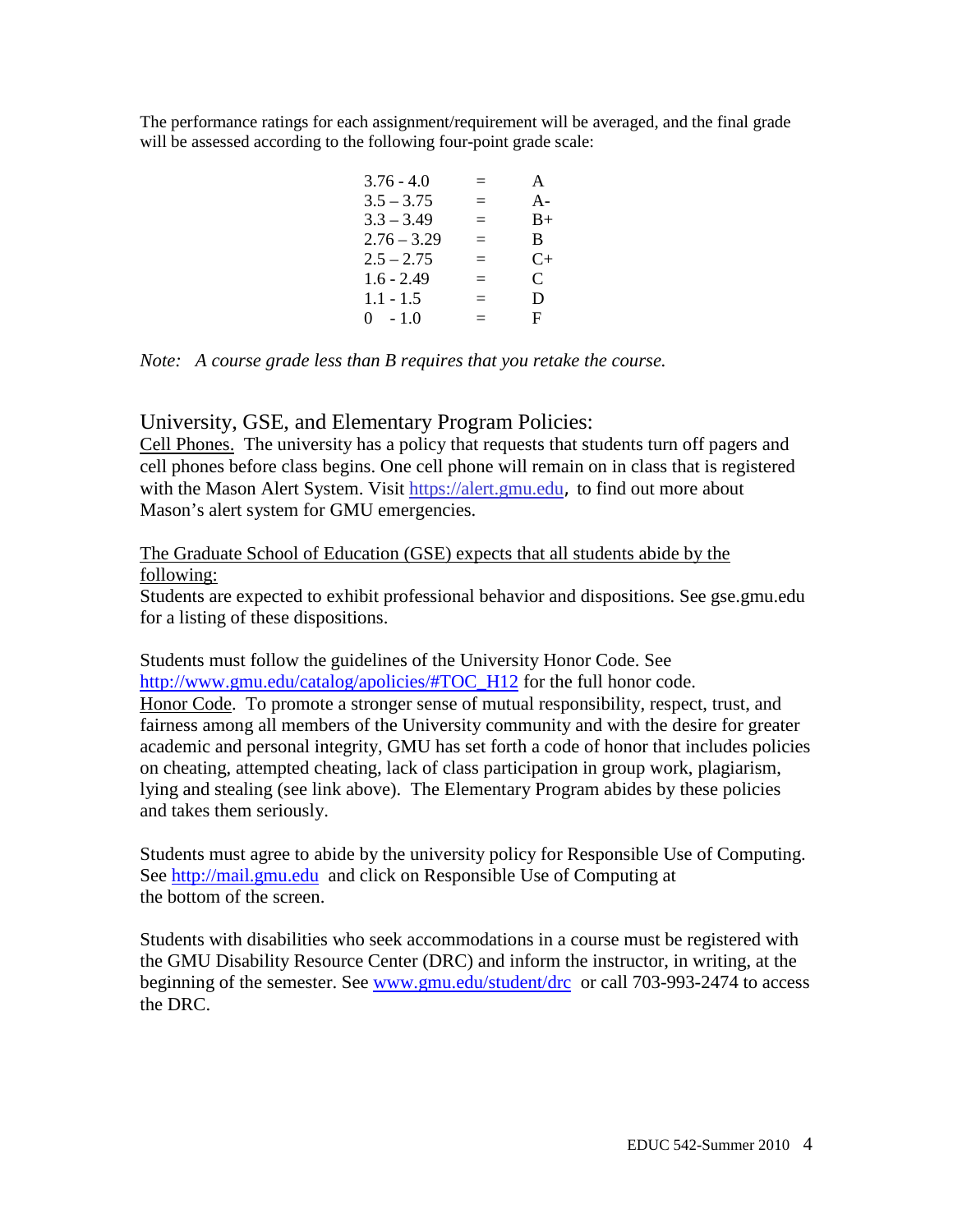### **Elementary Program Policies:**

Attendance. This is an advanced graduate level course, therefore the quality of your work, attendance, and informed participation are expected to be of the highest caliber. Unless it is an emergency situation, no absences are excused. Should you need to miss a class, it is your responsibility to inform the instructor ahead of time, turn in your assignments, collect any notes/assignments from a colleague, and do your utmost to remain current in the class. (See GMU Catalog, page 32.)

Late Assignments/Page Limit Extensions. Prior consent of the instructor must be received for late assignments or extensions on page limits. If prior consent is not received, points will be deducted.

Quality of Written Work. Written work should be word-processed in 12-point Times New Roman or Courier New font. Legibility, organizational clarity, and standard English usage and mechanics are expected of graduate students. Unacceptable work may be returned for editing prior to grading. Quotations, paraphrases, and references must appear in proper APA format. If you require special assistance, see the instructor.